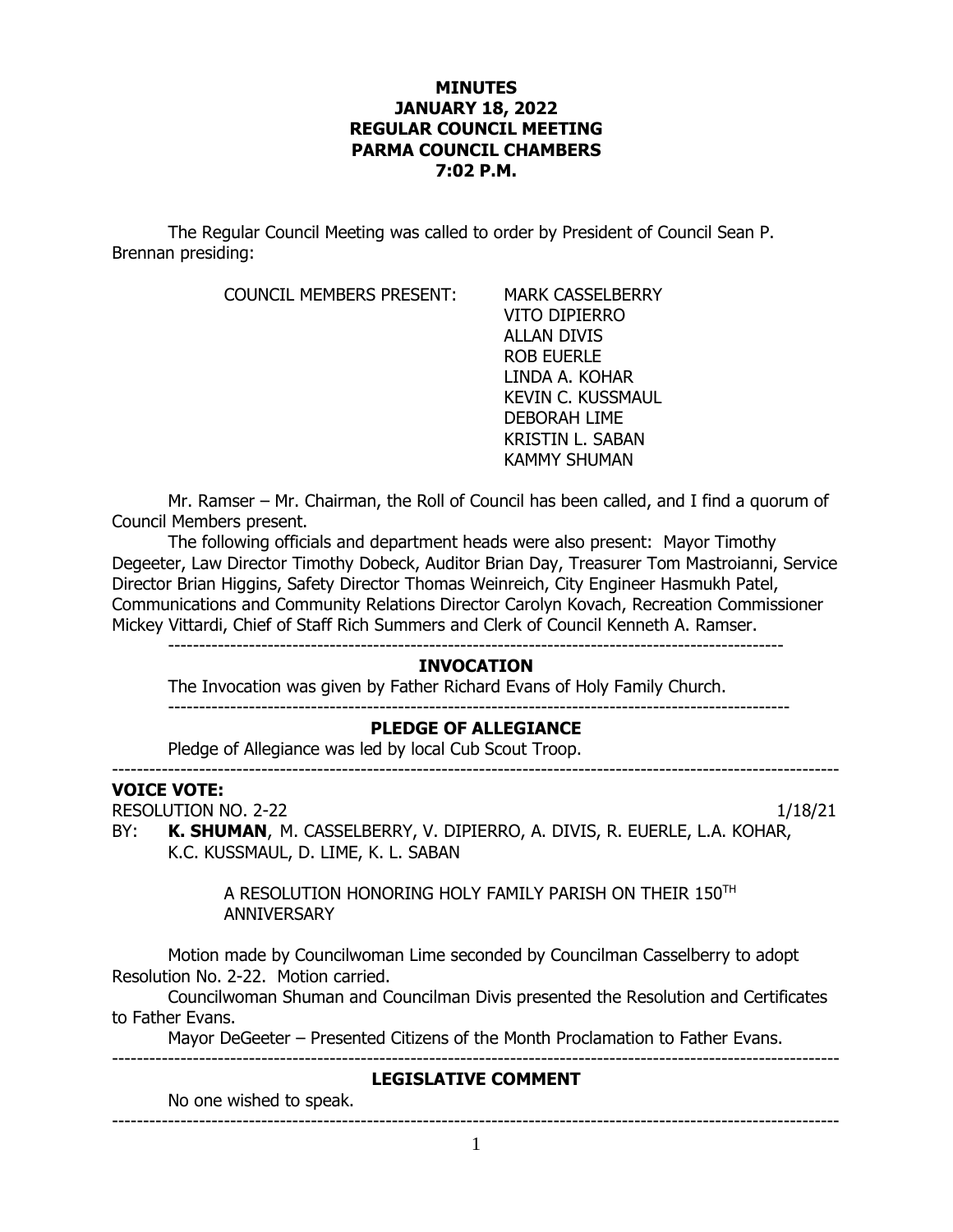## **DISPOSAL OF JOURNAL**

Mr. Brennan – Stated, you have before you the minutes from the December 20, 2021, Regular Council Meeting and December 29, 2021, Special Council Meeting. Asked if there were any additions or corrections to the minutes? Stated, hearing none, the minutes will stand approved as printed.

--------------------------------------------------------------------------------------------------------

### **COMMUNICATIONS, PETITIONS AND CLAIMS**

Request received from Ohio Division of Liquor Control for a New D5 Permit to Anpurna, LLC, 7464 Ridge Road, Parma, Ohio 44129. Mailed December 21, 2021. Responses must be postmarked no later than January 21, 2022.

Mr. Brennan – Said Liquor Permit was referred to Council and Safety Director.

Thank You Card received from the family of Chet Withrow for acknowledgment of his civic pride.

Mr. Brennan – Stated that Chet and Diane Withrow are fixtures here. Sadly, Mr. Withrow passed away and our Clerk put together a plaque that his hung in our Council Chambers in honor of him.

 $-$ 

Mr. Ramser – Wished President of Council Brennan Happy Birthday.

-------------------------------------------------------------------------------------------------------

----------------------------------------------------------------------------------------------------

### **EXECUTIVE SESSION REQUESTS**

Motion made by Councilwoman Lime seconded by Councilman Casselberry to go into Executive Session regarding Labor Negotiations.

Yes: Casselberry, Dipierro, Divis, Euerle, Kohar, Kussmaul, Lime, Saban, Shuman.

No: None; motion carried.

Motion made by Councilwoman Lime seconded by Councilman Casselberry to go into Executive Session regarding the Patrolmen's Contract.

Yes: Casselberry, Dipierro, Divis, Euerle, Kohar, Kussmaul, Lime, Saban, Shuman.

No: None; motion carried.

Council recessed to go into Executive Session at 7:22 P.M.

Council reconvened the Council Meeting at 7:47 P.M.

### **FIRST READING**:

RESOLUTION NO. 1-22 1/18/22

---------------------------------------------------------------------------------------------------------------------

BY: K.L. SABAN

A RESOLUTION TO DESIGNATE THE CLERK OF COUNCIL AND THE CHIEF DEPUTY CLERK OF COUNCIL AS THE DESIGNEES OF THE COUNCIL OF THE CITY TO PARMA TO ATTEND THE REQUIRED PUBLIC RECORDS TRAINING AS MANDATED BY STATE LAW, AND DECLARING AN EMERGENCY

Mr. Brennan – Said Resolution will be referred to the Governmental Operations Committee.

--------------------------------------------------------------------------------------------------------

RESOLUTION NO. 4-22 1/18/22

BY: L. KOHAR, R. EUERLE (By Request – City Engineer)

> A RESOLUTION REQUESTING CUYAHOGA COUNTY TO PROCEED WITH THE RESURFACING OF WEST RIDGEWOOD DRIVE FROM RIDGE ROAD TO STATE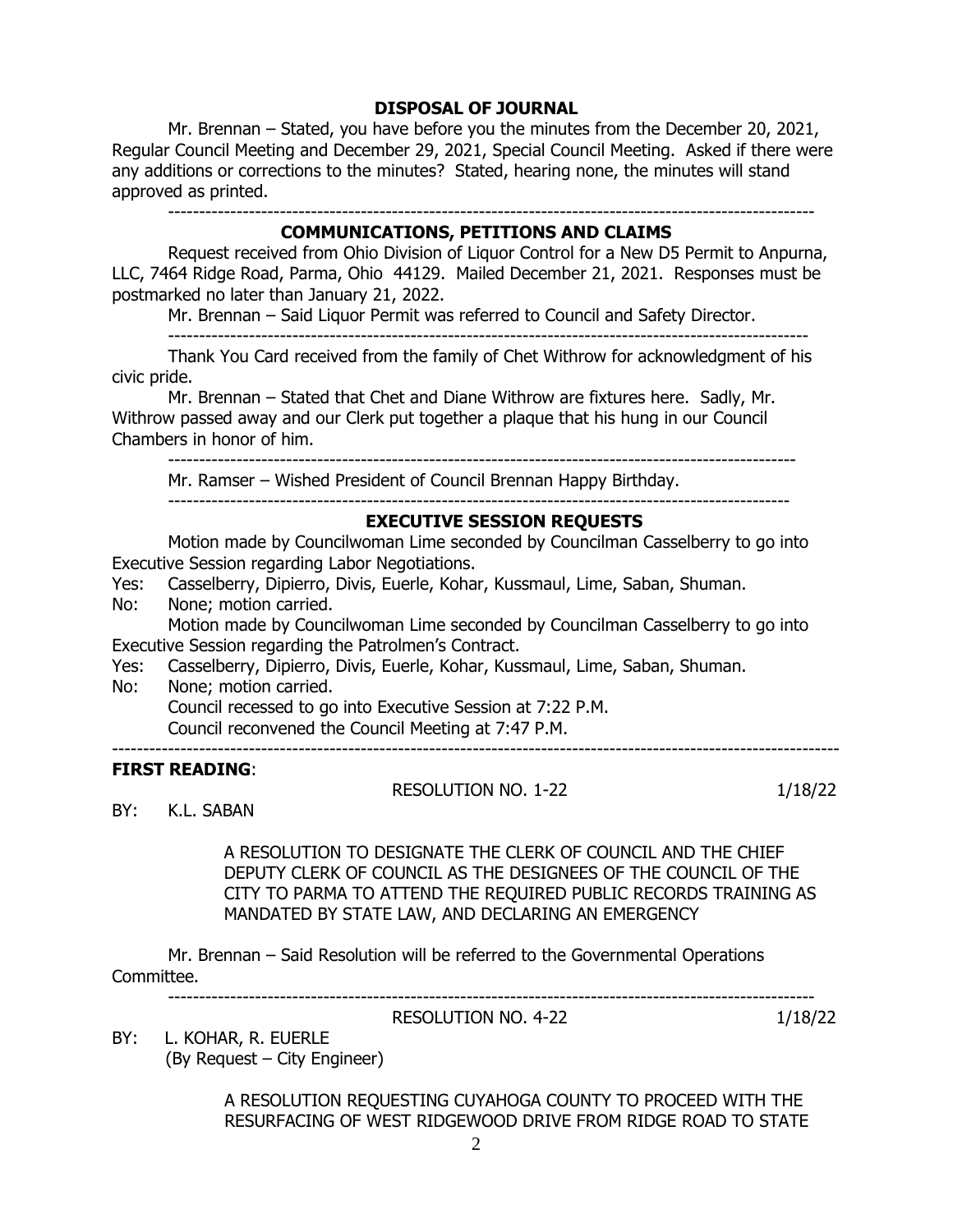ROAD RESOLVING TO PAY ONE HUNDRED PERCENT (100%) OF THE CONSTRUCTION AND CONSTRUCTION SUPERVISION OF THE TRAFFIC SIGNAGE AND ASSOCIATED WORK WITHIN THE CITY OF PARMA, AND DECLARING AN EMERGENCY

Mr. Brennan – Said Resolution will be referred to the Finance Committee.

# --------------------------------------------------------------------------------------------

## **SECOND READING**:

ORDINANCE NO. 225-21 12/20/21

BY: K. L. SABAN (By Request – Service Director)

> AN ORDINANCE AUTHORIZING THE DIRECTOR OF PUBLIC SERVICE TO ENTER INTO A CONTRACT WITH THE LOWEST AND BEST BIDDER FOR SPECIAL MULTI-PERIL INSURANCE INCLUDING CONTENTS AND BOILERS, AND DECLARING AN EMERGENCY

Motion made by Councilwoman Saban seconded by Councilman Casselberry to refer Ordinance No 225-21 back to the Finance Committee. Motion carried.

-------------------------------------------------------------------------------------------------------

ORDINANCE NO. 227-21 12/20/21

BY: K. L. SABAN (By Request – Law Director)

> AN ORDINANCE AUTHORIZING THE DIRECTOR OF PUBLIC SERVICE TO ENTER INTO A CONTRACT WITH THE LOWEST AND BEST BIDDER FOR MUNICIPAL EXCESS LIABILITY INSURANCE FOR THE CITY OF PARMA, AND DECLARING AN **EMERGENCY**

Motion made by Councilwoman Saban seconded by Councilman Casselberry to refer Ordinance No. 227-21 back to the Finance Committee. Motion carried.

---------------------------------------------------------------------------------------------------------------------

## **SECOND READING: SUSPENSION**

Mr. Brenan – Shall the statutory provision and Rule 48 requiring the full and distinct reading of Ordinance No. 231-21 on three different days be dispensed with?

Yes: Casselberry, Dipierro, Divis, Euerle, Kohar, Kussmaul, Lime, Saban, Shuman. No: None; motion carried.

------------------------------------------------------------------------------------------------------------

ORDINANCE NO. 231-21 12/20/21

BY: K. L. SABAN, L. A. KOHAR, D. LIME, K. SHUMAN, M. CASSELBERRY, A. DIVIS (By Request – Service Director)

> AN ORDINANCE APPROVING AND RATIFYING A COLLECTIVE BARGAINING AGREEMENT BETWEEN THE CITY OF PARMA AND THE INTERNATIONAL UNION OF NORTH AMERICA LABORERS, LOCAL 860 REPRESENTING THE SUPERVISORY PERSONNEL UNIT, FOR THE PERIOD OF NOVEMBER 1, 2020, THROUGH OCTOBER 31, 2023, PURSUANT TO CHAPTER 4117 OF THE OHIO REVISED CODE, AND DECLARING AN EMERGENCY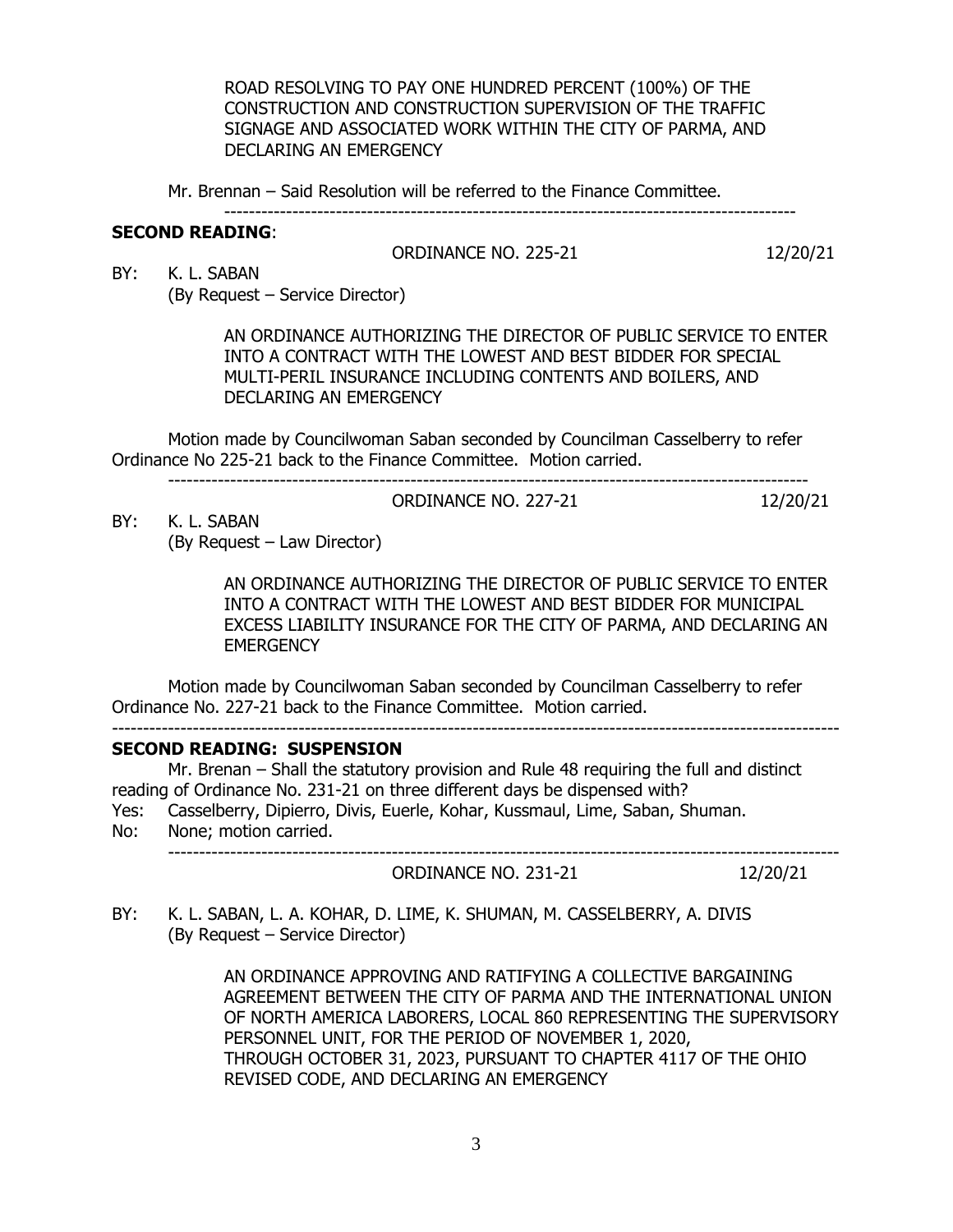Motion made by Councilwoman Saban seconded by Councilman Casselberry to amend Ordinance No. 231-21 by accepting Exhibit "A". Motion carried.

Motion made by Councilwoman Lime seconded by Councilman Casselberry to adopt Ordinance No. 231-21 as amended.

Yes: Casselberry, Dipierro, Divis, Euerle, Kohar, Kussmaul, Lime, Saban, Shuman.

No: None; Ordinance No. 231-21 is adopted as amended.

---------------------------------------------------------------------------------------------------------------------

## **THIRD READING:**

ORDINANCE NO. 221-21 12/6/21

BY: D. LIME, M. CASSELBERRY, A. DIVIS, L. A. KOHAR, K. L. SABAN (By Request – Safety Director)

> AN ORDINANCE AUTHORIZING THE MAYOR AND DIRECTOR OF PUBLIC SAFETY TO ENTER INTO A CONTRACT TO PURCHASE EQUIPMENT TO OUTFIT SIX (6) CHEVY TAHOES FOR THE PARMA POLICE DEPARTMENT, UNDER THE STATE OF OHIO BID PRICING, AND DECLARING AN EMERGENCY

Mr. Brennan – Asked, why did we not go through the State Cooperative Purchase Program?

Mr. Weinreich – Stated that it was publicly bid.

Motion made by Councilwoman Saban seconded by Councilman Casselberry to amend Ordinance No. 221-21 as follows: In the Heading and in Section 1, delete "UNDER THE STATE OF OHIO BID PRICING". Within Section 1, the first blank shall read "Statewide Emergency Products". The second blank within Section 1 shall read "at the bid price of \$98,300.00".

Further moved to waive Rule 52 and place Ordinance No. 221-21 on Third Reading as amended for passage. Motion carried.

Motion made by Councilwoman Lime seconded by Councilman Casselberry to adopt Ordinance No. 221-21 as amended.

Yes: Casselberry, Dipierro, Divis, Euerle, Kohar, Kussmaul, Lime, Saban, Shuman.

No: None; Ordinance No. 221-21 is adopted as amended.

## **SUSPENSION OF THE RULES:**

Mr. Brennan – Shall the statutory provision and Rule 48 requiring the full and distinct reading of Ordinance No. 3-22, Resolution No. 5-22, Ordinance No. 6-22 and Resolution No. 7- 22 on three different days be dispensed with?

Yes: Casselberry, Dipierro, Divis, Euerle, Kohar, Kussmaul, Lime, Saban, Shuman.

No: None; motion carried.

Mr. Brennan – Shall Rule 45 requiring reference to committee be dispensed with and Ordinance No. 3-22, Resolution No. 5-22, Ordinance No. 6-22 and Resolution No. 7-22 be placed on final passage?

Yes: Casselberry, Dipierro, Divis, Euerle, Kohar, Kussmaul, Lime, Saban, Shuman.

No: None; motion carried.

------------------------------------------------------------------------------------------------------------

ORDINANCE NO. 3-22 1/18/22

BY: D. LIME, M. CASSELBERRY, K. L. SABAN, A. DIVIS (By Request – Safety Director)

> AN ORDINANCE APPROVING AND RATIFYING A COLLECTIVE BARGAINING AGREEMENT BETWEEN THE CITY OF PARMA AND THE OHIO PATROLMEN'S BENEVOLENT ASSOCIATION REPRESENTING THE PATROLMEN FOR THE PERIOD OF JANUARY 1, 2021, THROUGH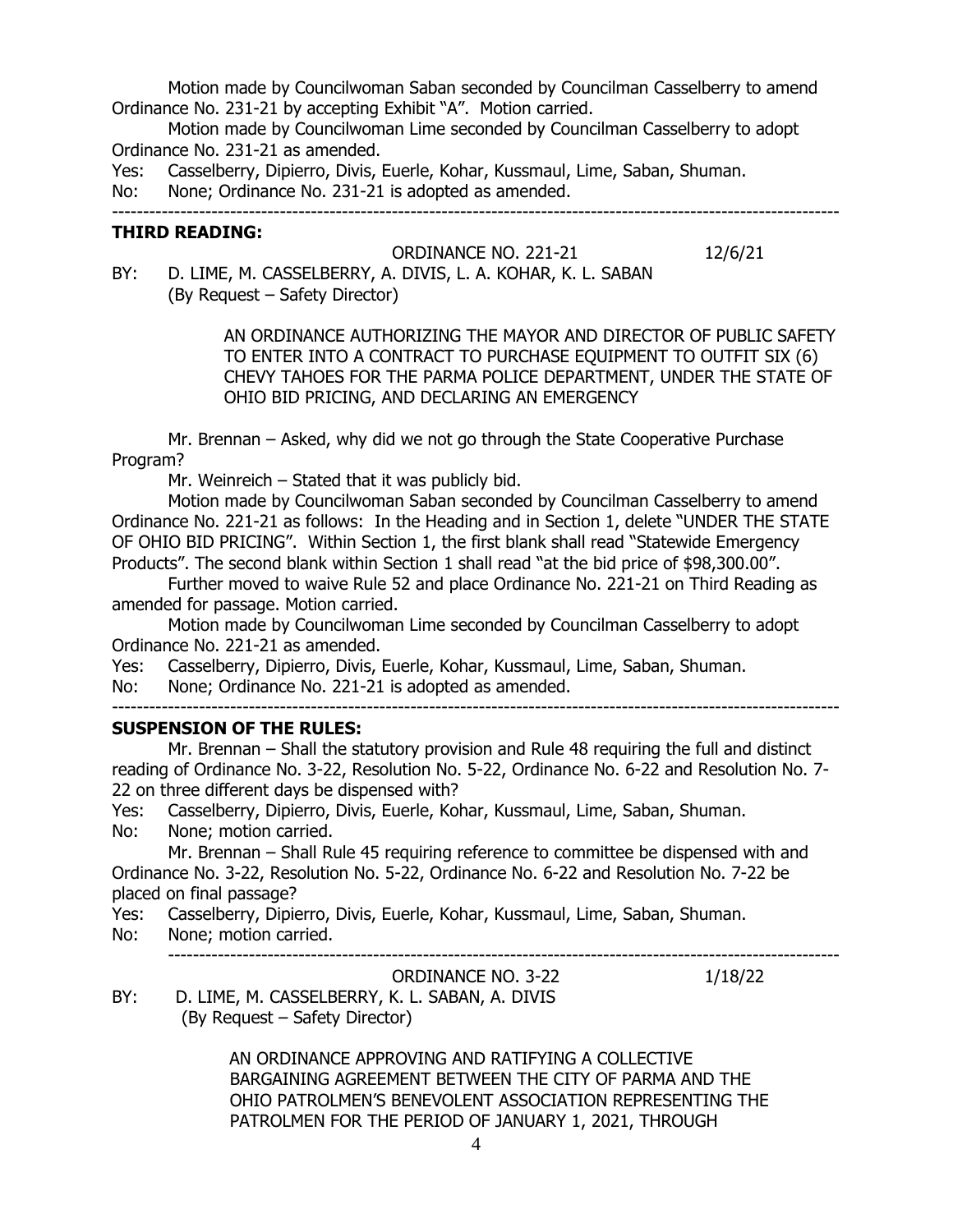### DECEMBER 31, 2023, PURSUANT TO CHAPTER 4117 OF THE OHIO REVISED CODE, AND DECLARING AN EMERGENCY

Motion made by Councilwoman Lime seconded by Councilman Casselberry to adopt Ordinance No. 3-22.

- Yes: Casselberry, Dipierro, Divis, Euerle, Kohar, Kussmaul, Lime, Saban, Shuman.
- No: None; Ordinance No. 3-22 is adopted.

#### ----------------------------------------------------------------------------------------------------------- RESOLUTION NO. 5-22 1/18/22

BY: K. L. SABAN (By Request – Auditor)

> A RESOLUTION APPROVING THE CITY AUDITOR'S POST CERTIFICATION OF REQUISITIONS AS DETAILED IN EXHIBIT "A" AND DECLARING AN **EMERGENCY**

Councilwoman Kohar – Questioned the large number of items on the Post Cert. Auditor Day – Stated that the first bill run of the year usually has a large number of items because of lot of Purchase Orders close out at the end of the year.

Motion made by Councilwoman Lime seconded by Councilman Casselberry to adopt Resolution No. 5-22.

- Yes: Casselberry, Dipierro, Divis, Euerle, Kohar, Kussmaul, Lime, Saban, Shuman.
- No: None; Resolution No. 5-22 is adopted.

--------------------------------------------------------------------------------------------------------

ORDINANCE NO. 6-22 1/18/22

BY: K. L. SABAN

(By Request – Auditor)

 AN ORDINANCE TO AMEND THE 2022 TEMPORARY APPROPRIATIONS OF THE CITY OF PARMA, OHIO, AND DECLARING AN EMERGENCY

Councilwoman Lime – Asked for an explanation.

Auditor Day – Stated that the first line item is for Engineering to pay C.T. Consultants and the 405 is to certify salt.

Service Director Higgins – Stated that the temporary appropriations didn't have sufficient funds to pay the invoice.

Motion made by Councilwoman Lime seconded by Councilman Casselberry to adopt Ordinance No. 6-22.

Yes: Casselberry, Dipierro, Divis, Euerle, Kohar, Kussmaul, Lime, Saban, Shuman.

No: None; Ordinance No. 6-22 is adopted.

----------------------------------------------------------------------------------------------------

RESOLUTION NO. 7-22 1/18/22 BY: D. LIME, M. CASSELBERRY, A. DIVIS, L. A. KOHAR, K. L. SABAN, K. SHUMAN (By Request – Mayor)

> A RESOLUTION URGING THE CUYAHOGA COUNTY COUNCIL AND CUYAHOGA LAND BANK TO EARMARK FUNDS FOR DEMOLITION AND PROPER DISPOSITION OF ASBESTOS DEBRIS IN THE DEMOLITION OF THE CURRENT RIDGEWOOD GOLF COURSE CLUBHOUSE, AND DECLARING AN EMERGENCY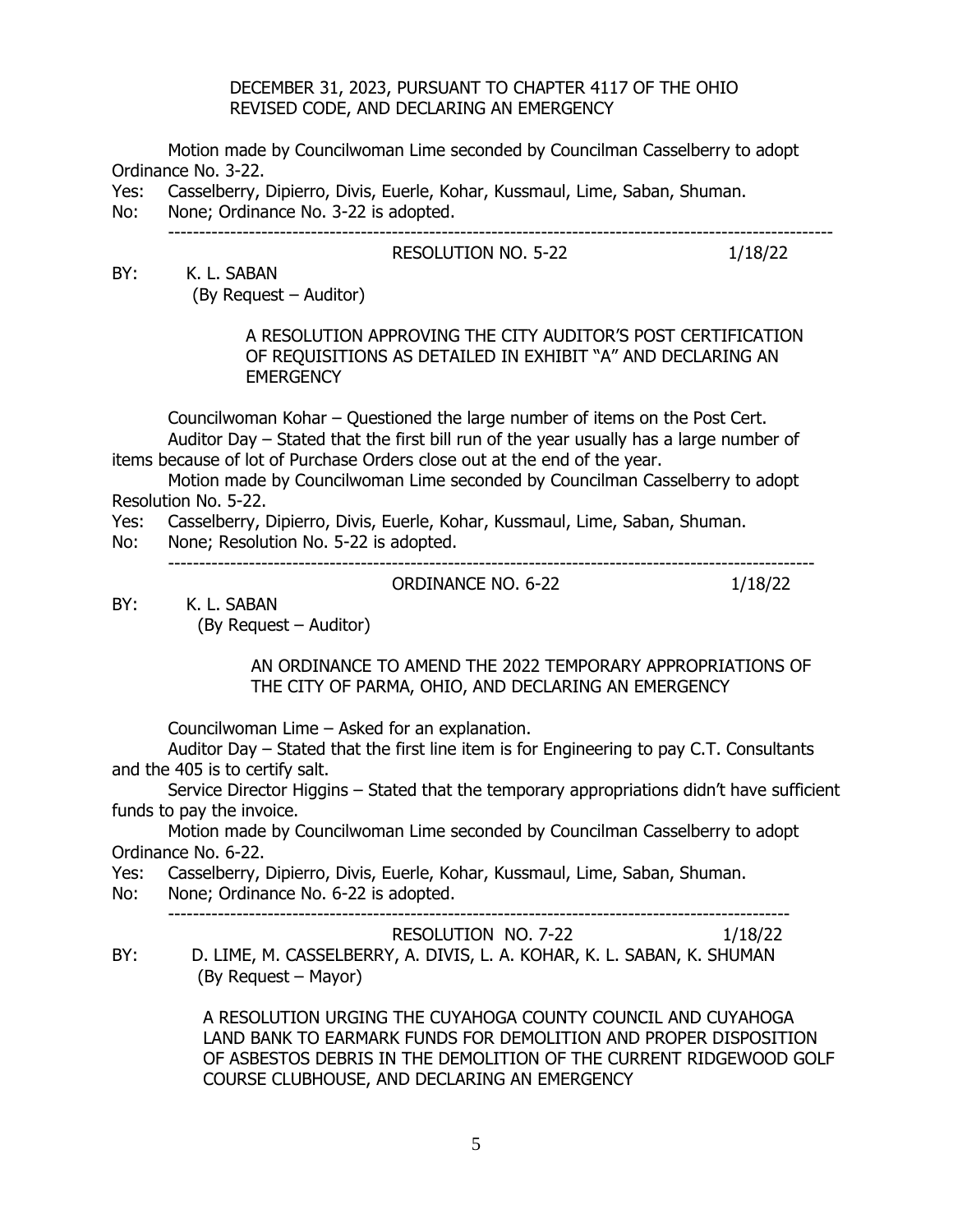Councilman Kussmaul – Stated he understands why they are voting on it, but is there a plan for the long-term future for the clubhouse or golf course?

Law Director Dobeck – Stated that in the Spring of 2021 a citizens committee was put together to talk about how to resolve things with Ridgewood Golf Course. He and Dave Nedrich were co-chairpersons. They divided the tasks into three different sub committees, Finance, Operations and Facilities Committees, each tasked with different roles. They don't have a final report from the Citizens Sub Committee, but he was contacted by County Councilman Scott Tuma indicating that there were monies available for Parma to have a project including the demolition of the current clubhouse. They met with Councilman Tuma, his administrative assistant and a representative of the Land Bank. They were advised that these one-time only funds would be available, up to \$175,000 from the County Council and up to \$50,000 from the Landbank. According to Councilman Tuma, the City needed to act quickly in order to secure the funds. They indicated they wanted some type of official declaration from the city which is what will be voted on tonight to indicate that the city wants to go forward with the redevelopment of the clubhouse. The Service Director has been getting estimates for the demolition because it is known there is probably going to be asbestos in the building which requires a specific landfill for those contaminated debris. When the clubhouse is taken down, they will be operating from a temporary clubhouse. The ad hock will then make recommendations to the city and then the next step would be to send out a request for qualifications to have an architect present plans so the city can be involved in determining what the best course is for the redevelopment of Ridgewood Clubhouse.

Mayor DeGeeter – Stated that the Golf Course has made money over the last three years despite the handicaps and challenges that we have with the current facility. This is a good opportunity, we have been living on borrowed time.

Recreation Commissioner Vittardi – Stated he is very proud of the fact that the last three years in a row they have made money with the building being 97 years old. Thanked everyone for their involvement with the Committee. Stated that the new building will be an event center eventually that will benefit all residents of Parma, not just golfers.

Councilman Dipierro – Asked if the \$175,000 and \$50,000 is enough to cover the demolition?

Law Director Dobeck – Stated they don't know if it will be enough. There are estimates that are being obtained by the Service Director, but it is money that is available. If there is a difference that has to be paid, the city would look for other sources or pay it itself. To get \$225,000 at this time is a windfall.

Councilman Dipierro – Asked if there is a timeline for the demolition?

Law Director Dobeck – Stated County Council is meeting regarding their budget, and they wanted some sort of indication from the city what their intention was regarding the demolition of the building.

Recreation Commissioner Vittardi – Stated their hope is that it will be done in such a time to be as least destructive to the facility. The upkeep of the building is at a point now where they need to move forward with something else.

Councilwoman Lime – Feels they should be able to make money, with the new facility, where it will not be a burden on any budget or account.

Councilwoman Saban – Stated she will miss the history of the golf course, but looking at the building and roof recently, she looks forward to a new facility.

Councilman Shuman – Stated if they are getting the money, they can not pass it up.

Councilwoman Lime – Stated the committee also looked at what other golf courses do to continue to make money throughout the year. Stated a multi-purpose facility will make money throughout the year.

Councilman Euerle – Asked how the city will pay for another clubhouse facility?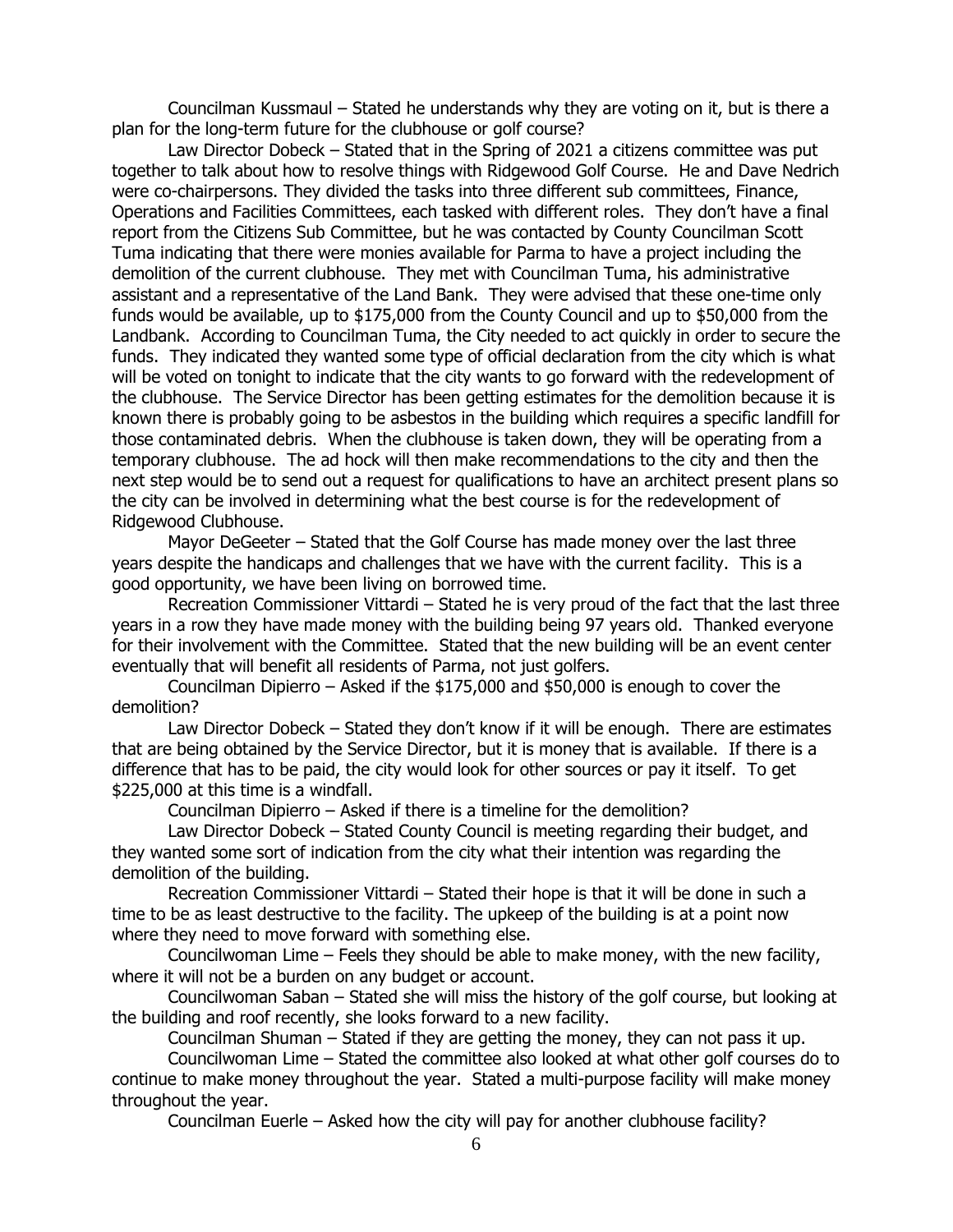Councilwoman Lime – Stated you take out notes, bonds and you pay for it with money you make from the facility. The Justice Center and Fire Stations were done that way. The Justice Center debt will come off in 2024 and the Fire Stations will come off in 2026.

Service Director Higgins – Stated the scary things about the building are the things you don't see. Twice a week a crew has to go and service the boiler because the boiler is hooked up to pipes that have been in the walls for a long time. The cost of taking the building down will be subject to the asbestos that needs to be removed. A company was there and advised him that there wasn't as much asbestos in the building as originally thought. He has not seen the report yet.

Mr. Brennan – Asked when will Council know what the total cost of demolition would be. Service Director Higgins – Stated once he gets the asbestos report, he will have a better idea within a couple of weeks.

Mr. Brennan – Asked if we are competing against other cities?

Law Director Dobeck – Stated we are competing against other cities.

Councilman Kussmaul – Asked if the Committee pursued the possibility of a Recreation Center as well as a multi-use space?

Law Director Dobeck – Stated there is a consensus among the Committee that the replacement building will be intended to be a golf course clubhouse and event center. They have not looked and nor tasked with looking at a Recreation Center as well.

Motion made by Councilwoman Lime seconded by Councilman Casselberry to adopt Resolution No. 7-22.

Yes: Casselberry, Dipierro, Divis, Euerle, Kohar, Kussmaul, Lime, Saban, Shuman.

No: None; Resolution No. 7-22 is adopted.

---------------------------------------------------------------------------------------------------------------------

### **PUBLIC SESSION**

Michael Johns, 7401 Dogwood Lane – Commented on private snowplow contractors who do not comply with City Ordinances regarding plowing the snow onto the streets and sidewalks from residential driveways. Also stated there isn't a passable sidewalk in Dogwood Estates.

---------------------------------------------------------------------------------------------------------- Officer Rick Morgan, Union Representative – Thanked City Officials for their work and public for their support. Stated it was nice to sit down with the Safety Director and attorneys and have it more lucrative than in the past. Their occupation as a whole is suffering. They are trying to collect officers that are struggling in other communities that are getting beat down more than them on a daily basis. Feels their contract is fair but isn't the best looking at other communities. Sometimes when other communities are making more, that decision to leave becomes easier for a Police Officer. Over the past two years they have lost at least five good Police Officers.

### **MISCELLANEOUS BUSINESS**

---------------------------------------------------------------------------------------------------------

Mayor DeGeeter – Thanked Officer Morgan and his leadership team for being professionals. Appreciated them working with the city and what they all do for us. Welcomed Councilmen Kussmaul and Euerle.

---------------------------------------------------------------------------------------------------------- Service Director Higgins – Thanked the Police Department for their service.

 $-$ 

Auditor Day – Welcomed Councilmen Kussmaul and Euerle. Don't hesitate to contact him for assistance.

---------------------------------------------------------------------------------------------------------

Law Director Dobeck – Welcomed Councilmen Kussmaul and Euerle. Look forward to all of Council working together.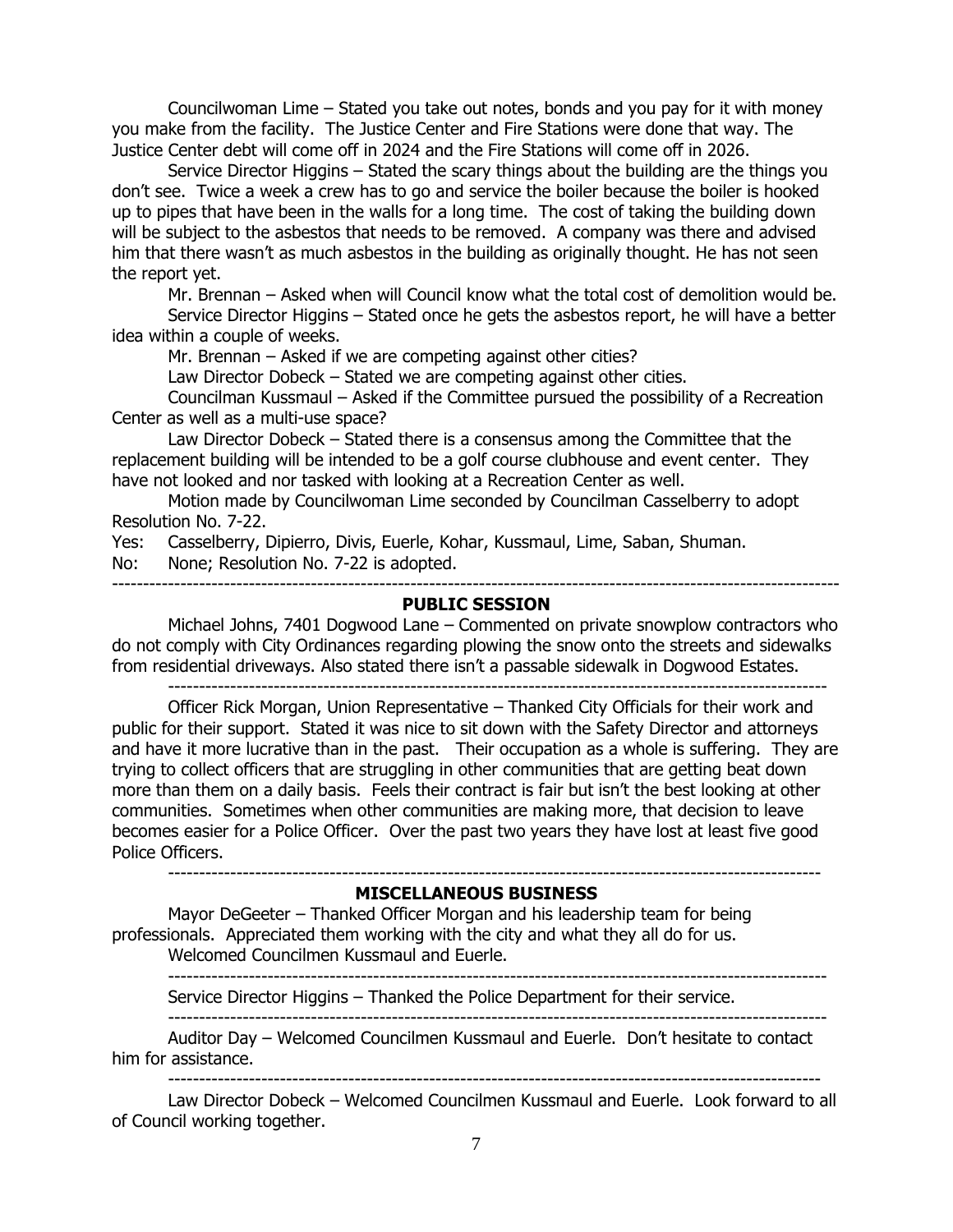Treasurer Mastroianni – Welcomed Councilmen Kussmaul and Euerle. We have all worked well together in the past and will continue to in the future. ------------------------------------------------------------------------------------------------------

Councilman Casselberry – Thanked the service workers and safety forces for their hard work during the recent snowstorm.

Welcomed Councilmen Kussmaul and Euerle. Looks forward to working with everyone.

-----------------------------------------------------------------------------------------------------

Councilman Dipierro – Welcomed Councilmen Kussmaul and Euerle. Looks forward to working with everyone. Thanked the Police Officers and Service workers.

-----------------------------------------------------------------------------------------------------

Councilman Divis – Welcomed Councilmen Kussmaul and Euerle. Looks forward to working with them. We are all here to help each other. Thanked the Service Department for their efforts over the past couple of days.

-----------------------------------------------------------------------------------------------------

Councilman Euerle – Welcomed Councilman Kussmaul as well. Thanked the Police Officers, and stated we need to find a way to retain and protect them like they protect us. Thanked the Service workers as well.

-----------------------------------------------------------------------------------------------------

Councilwoman Kohar – Welcomed Councilmen Kussmaul and Euerle.

-----------------------------------------------------------------------------------------------------

Councilwoman Lime – Welcomed Councilmen Kussmaul and Euerle. Looking forward to working with them.

Thanked the Police Department and safety for their prompt response to her texts regarding parked cars during the snowstorm.

------------------------------------------------------------------------------------------------------

Councilman Kussmaul – Thanked everyone for today. Stated he is excited to be a part of Council. Thanked the Administration for the prior meetings. He was fortunate to be able to do a ride along with the Police as well as Fire and shadowing in the dispatch center. Stated we have a lot of great people in the city that are in our safety forces and in our Service Department as well. Thanked the Service Director for taking his numerous phone calls. He is excited to work with everyone to better our City. Thanked his family for their support at this evening's meeting. Thanked former Councilman Napoli for his kind words at the last meeting in 2021.

------------------------------------------------------------------------------------------------------

Councilwoman Saban – Welcomed Councilmen Kussmaul and Euerle. Looks forward to working closely with Councilman Euerle with the Quarry District. They have a committee that is ready to go. Looking forward to working with Councilman Kussmaul and Lime with We Are Parma Proud.

Thanked the Mayor and Chief of Staff for personally heading into Ward 4 today to review the streets.

Stated she appreciates the Police Department. Stated she never feels that she cannot pick up the phone and reach out to the Police. They are always there to help.

----------------------------------------------------------------------------------------------------

Councilwoman Shuman – Welcomed Councilmen Kussmaul and Euerle. Thanked Officer Morgan for attending the meeting. ----------------------------------------------------------------------------------------------------

Mr. Brennan – Stated he met with both Councilman Kussmaul and Euerle. They both have hit the ground running. Looks forward to working with everyone through the current term to improve the quality of life for the residents. Asked about the budget worksheets.